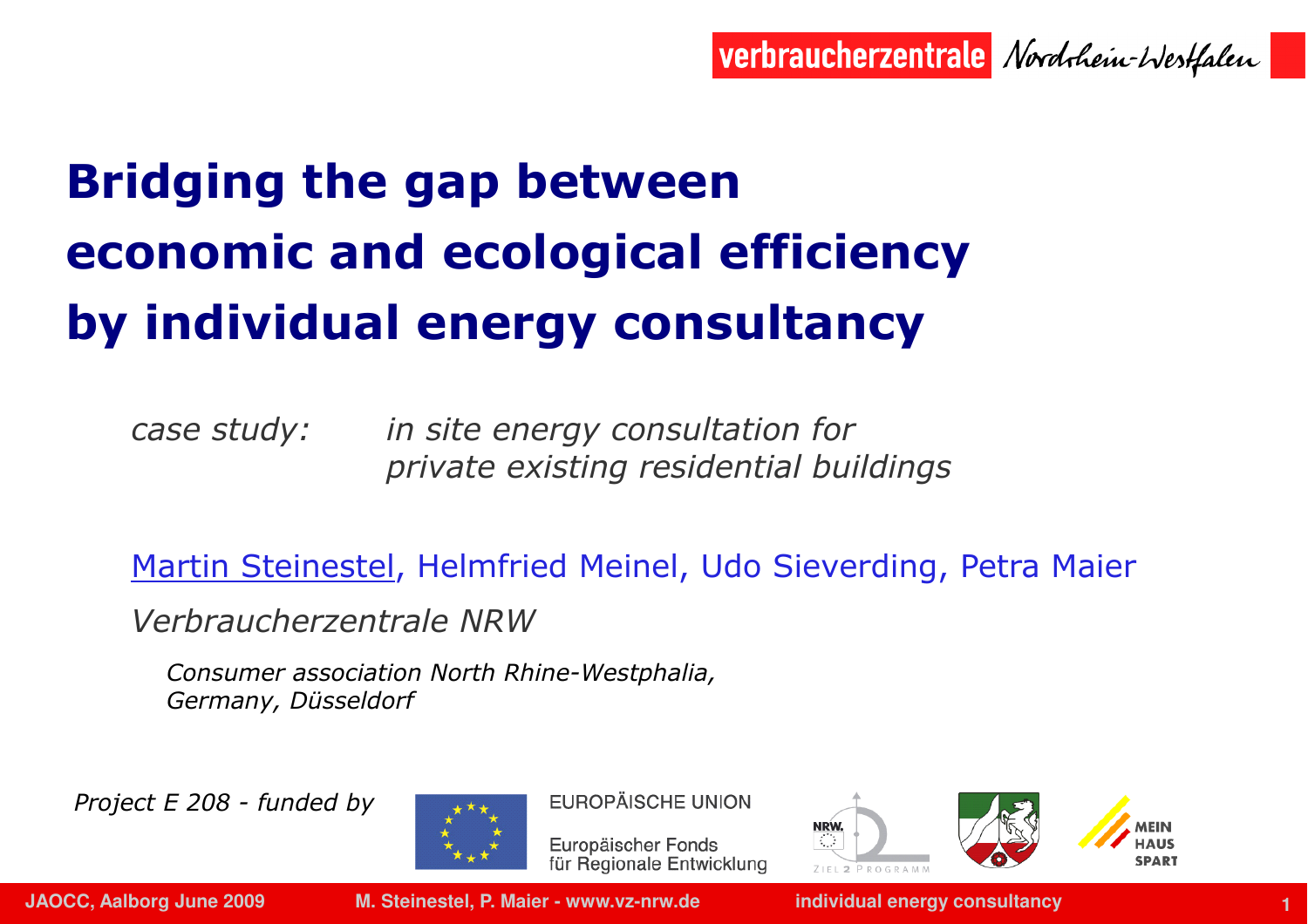

### The region



- 33 cities with 3.9 M. inhabitants
- $\bullet$ unemployment rate 13 %
- ●strong structural change
- $\bullet$ densely populated
- people leaving for good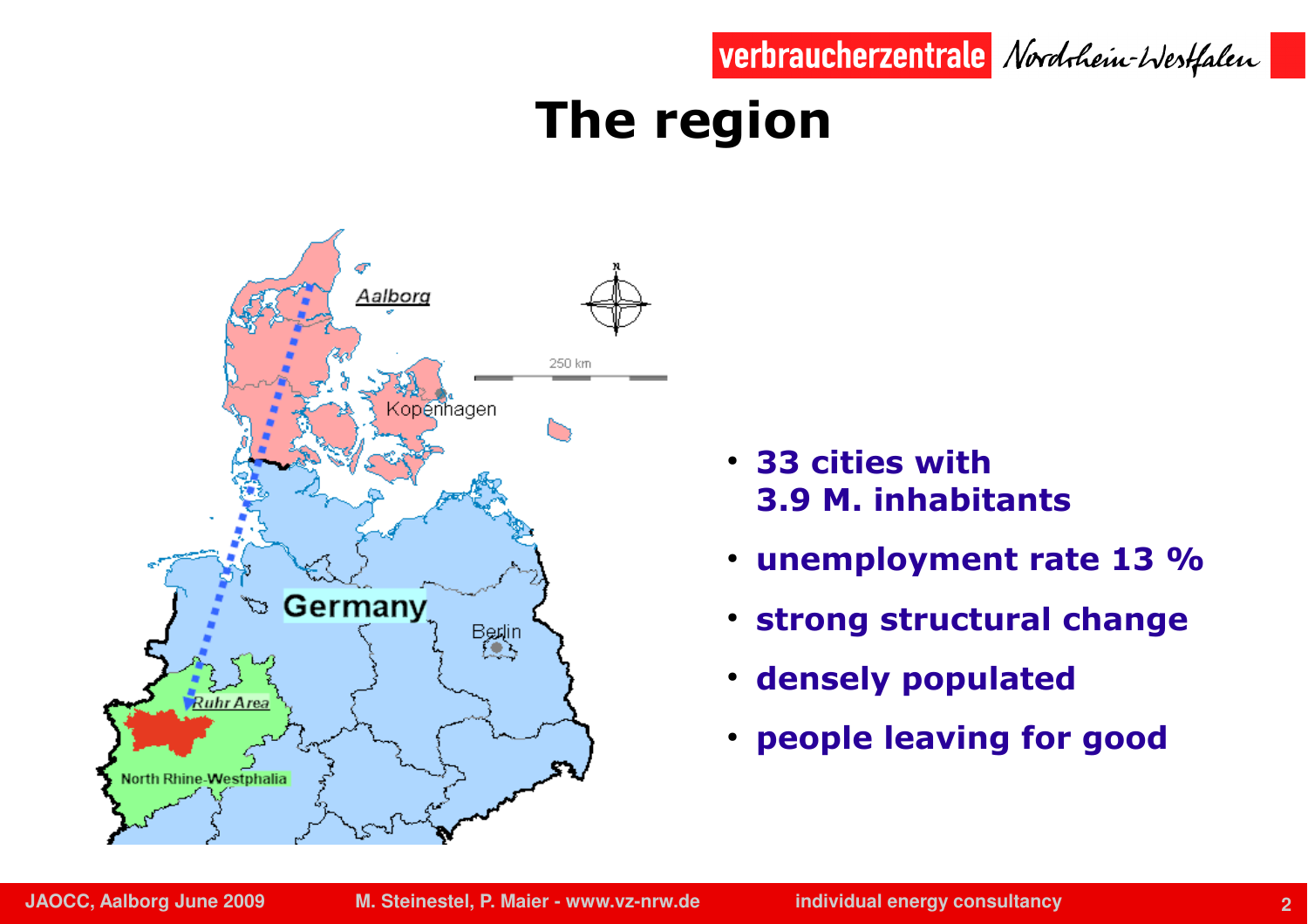

### The consumer association of NRW

- ●independent regional NGO
- ● supporting consumers in all questions of their daily life by consultancy, information, legal aid, education and lobbying
- $\bullet$  energy saving and efficiency for private households is focal point since 30 years

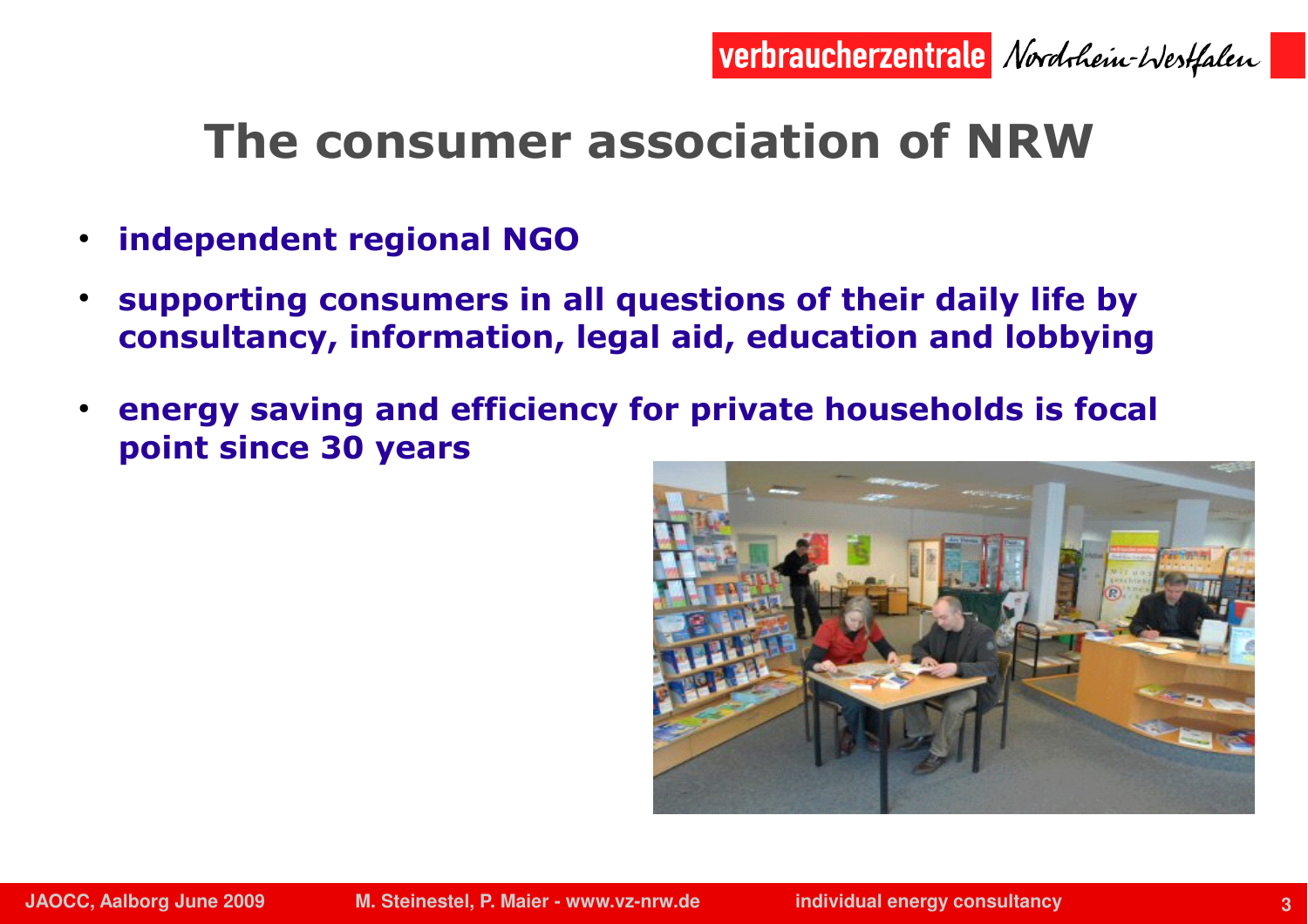#### verbraucherzentrale Nordrhein-Westfalen

# Individual Consultancies on site



- $\bullet$  bench marking of energy consumption
- $\bullet$  analysis of heating unit and insulation
- $\cdot$  checking possibilities for renewables
- $\bullet$  advise concerning humidity and mould
- $\bullet$  information on public funding opportunities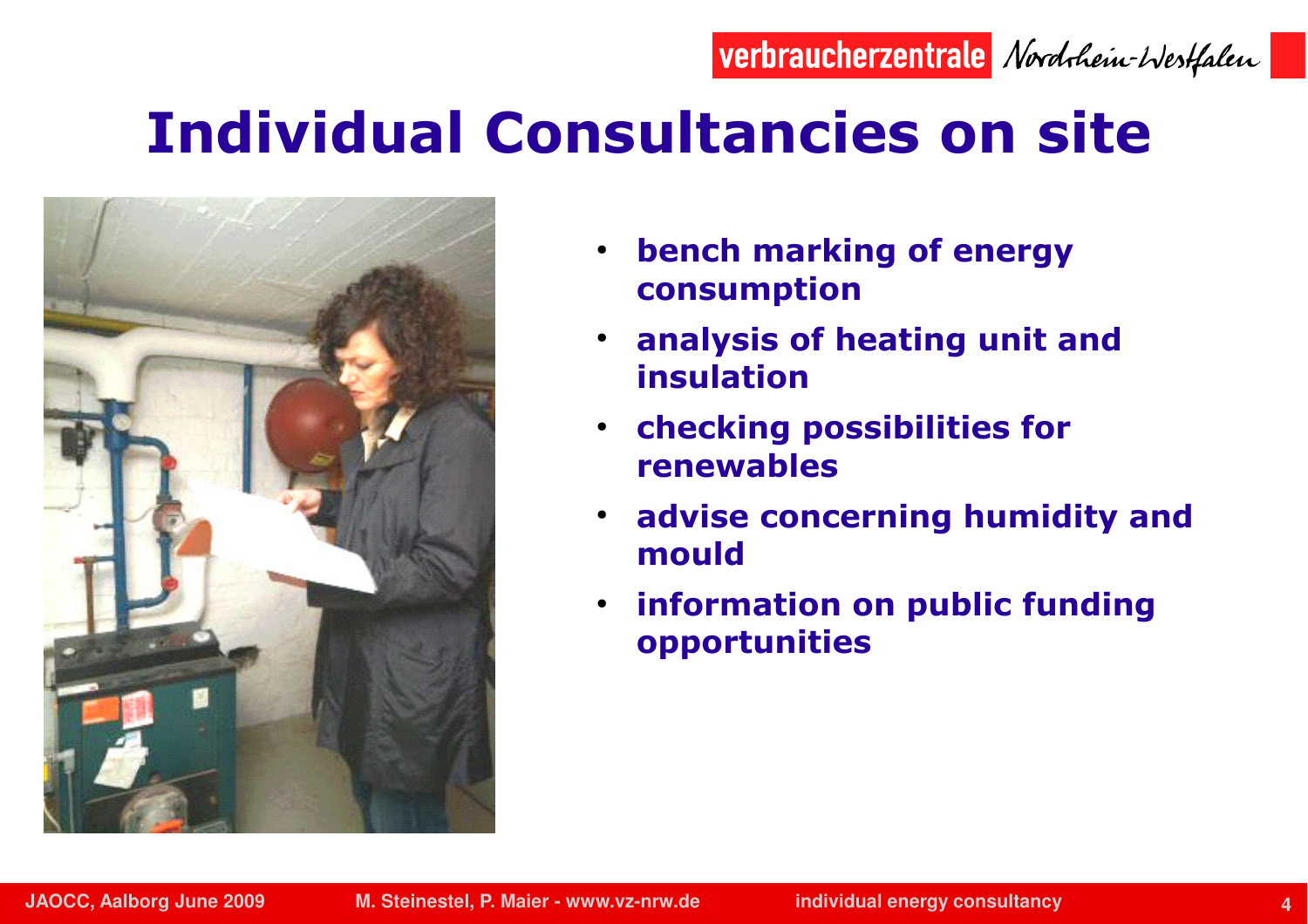## Project conditions and results

#### Input

- 3,070 consultancies in 3.5 years
- $\bullet$  3 M.  $\epsilon$  invested for the project
- 6 consultants and a back office of 3 people
- large region with buildings in need of modernization

### **Output**

- private investment of 18,000 € / consultancy
- 55.3 M.  $\epsilon$  investment created in the region
- 582 years of work for one craftsman and additional effects in the local demand for construction material
- energy savings: 75 GWh/a (17.5 MWh/a\*consultancy)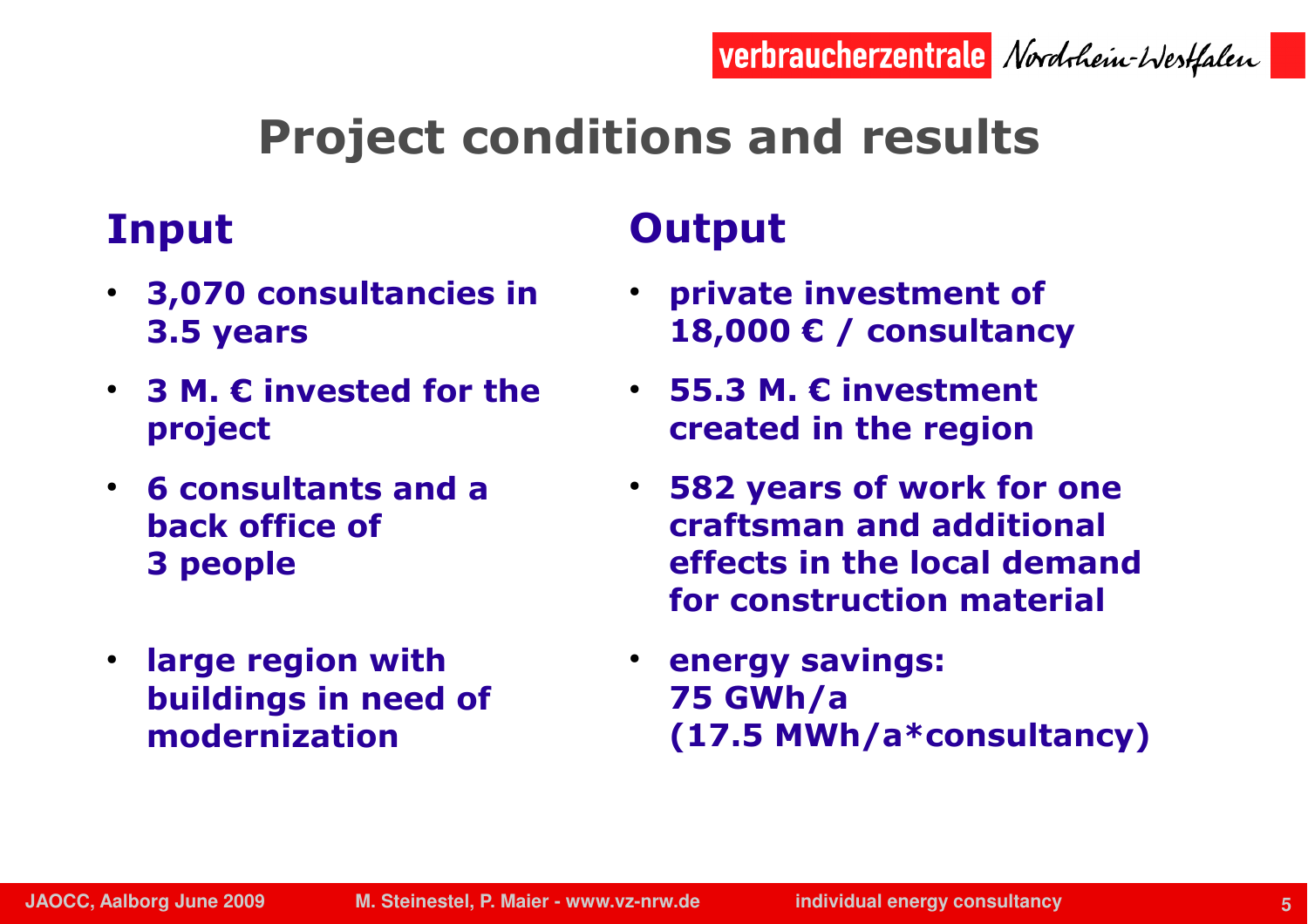

●**Increasing public interest**

**Sender of the message**

verbraucherzentrale Nordrhein-Westfalen



Success factors

●

●

Win win situation

●

- ●Individual consultancy
- ●Highly qualified consultants